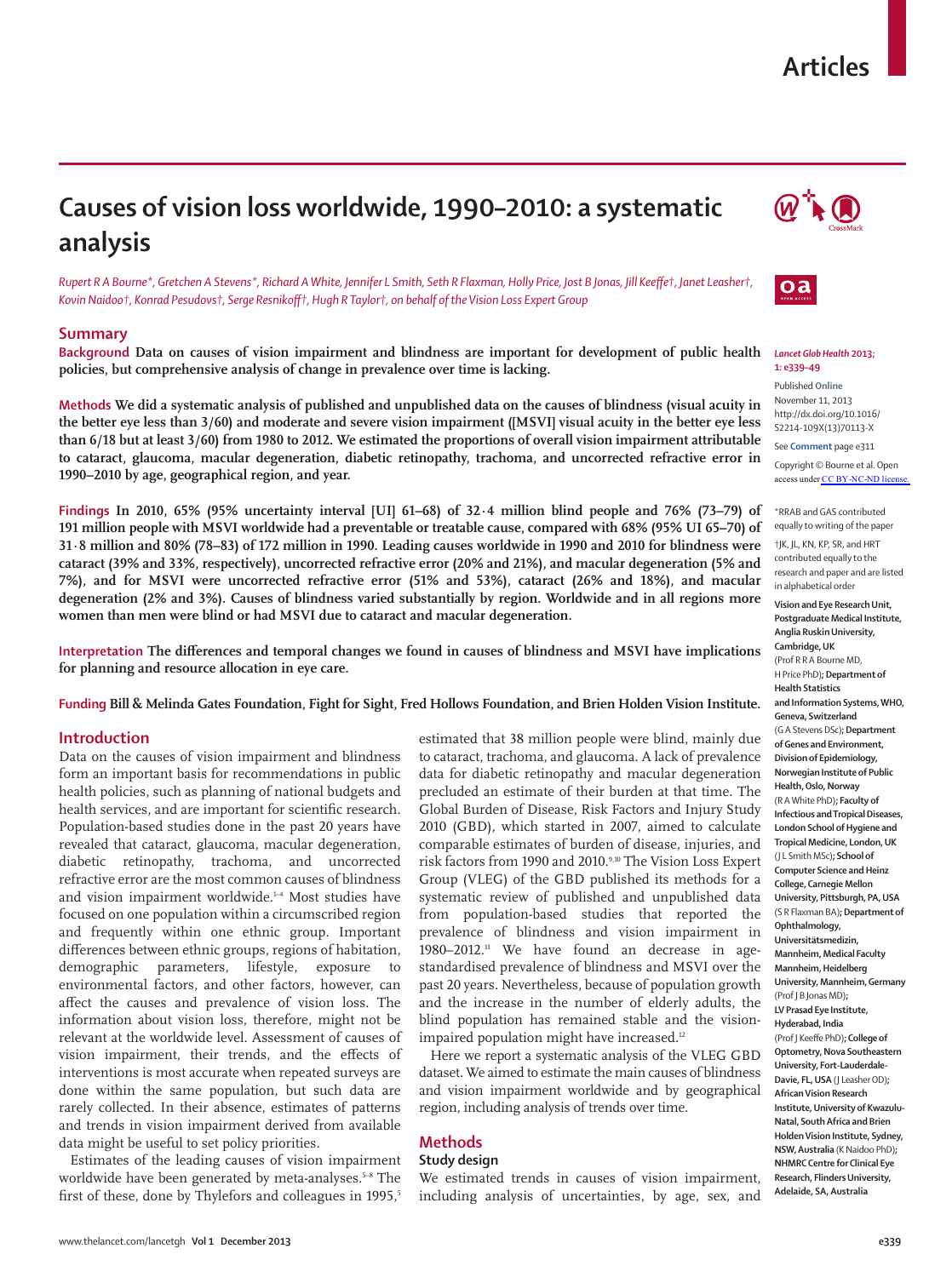(Prof K Pesudovs PhD)**; International Health and Development, Geneva, Switzerland** (Prof S Resnikoff PhD)**; and Melbourne School of Public Health, University of Melbourne, Melbourne, VIC, Australia** (Prof H R Taylor MD) Correspondence to: Dr Rupert R A Bourne, Vision and Eye Research Unit, East Road, Anglia Ruskin University, Cambridge CB1 1PT, UK **rb@rupertbourne.co.uk**

geographical region (we used the 21 regions defined in the GBD; appendix pp 1–2). We estimated what proportions of overall vision impairment were from six common causes of blindness and vision impairment: cataract, glaucoma, macular degeneration, diabetic retinopathy, trachoma, and uncorrected refractive error (table 1). We also estimated the proportions of blindness and vision impairment related to other causes. We calculated the causes of moderate and severe vision impairment (MSVI), defined as visual acuity in the better eye lower than 6/18 but at least 3/60 at presentation, and blindness, defined as visual acuity in the better eye lower than 3/60 at presentation. We did our analysis in three steps: data identification and access, as described

See **Online** for appendix

| Description                                                                                                                                                |
|------------------------------------------------------------------------------------------------------------------------------------------------------------|
| Age-related cataract leading to progressive visual impairment                                                                                              |
| All types of glaucoma combined                                                                                                                             |
| Degeneration of macula and posterior pole, including age-related macular<br>degeneration, myopic maculopathy, macular hole, and any other macular disorder |
| Diabetic retinopathy and sequelae                                                                                                                          |
| Trachoma-related corneal scarring                                                                                                                          |
| Estimated as the difference between vision impairment at presentation and<br>best-corrected sight (includes aphakia)                                       |
| All other causes, including unidentified causes                                                                                                            |
|                                                                                                                                                            |

Table 1: Definitions of causes of blindness and vision impairment used in this study

#### *Panel***: Research in context**

#### **Systematic review**

We did a systematic review of articles published from January, 1980, to January, 2012, in the following sources: Medline, Embase, and the WHO library information system. Search terms included concepts to describe "blindness", "VI", "population", "eye", "survey", and a list of disorders that affect the eyes. We identified additional unpublished data sources through personal communication with researchers identified in the literature search.<sup>11</sup> Literature reviews published by WHO and the WHO Prevention of Blindness and Deafness programme have been used to make worldwide estimates of numbers of people blind or with vision impairment. The latest of studies included literature published in 2000–10, and the analysis was limited to three age groups, with no breakdown by sex, provision of a point estimate for 2010, or estimates for the six WHO epidemiological subregions within a more limited timeframe.<sup>8</sup>

# **Interpretation**

We have previously reported prevalence of vision impairment and blindness worldwide and shown that the age-standardised prevalence of both has decreased between 1990 and 2010.<sup>12</sup> This study added to those findings by investigating the contribution of various causes to the burden of vision loss, and by analysing temporal trends in contribution. The proportions of vision impairment and blindness due to cataract and trachoma decreased over the study period of 20 years; those due to glaucoma, macular degeneration, diabetic retinopathy, and uncorrected refractive error increased. By contrast with the WHO data, we undertook a granular analysis, and present data in 5-year age groups and by sex, provide time-series estimates for the period 1990–2010, and break them down geographically for 21 regions. Thus, our estimates of prevalence are more detailed and show temporal change. This analysis, therefore, provides useful information for the setting of priorities, development of policies, and planning. Additionally, the data might provide a resource for advocacy efforts to help mobilise resources for eye-care services from governments, donors, and civil society.

previously;<sup>11</sup> estimation of fractions for each cause, by severity of vision impairment, sex, age, and region, as described in this report; and application of cause fractions to the prevalence of all-cause presenting vision impairment, which was estimated previously.<sup>12</sup>

#### **Data sources**

The methods for the data search have been published previously.<sup>11</sup> Briefly, we searched for articles published from Jan 1, 1980, to Jan 31, 2012 (panel). Our initial search identified 14908 relevant manuscripts, which were distilled by application of rigorous selection criteria and review by an expert panel to 243 high-quality, population-based studies (appendix pp 3–18). Data from epidemiological studies that reported prevalence disaggregated by cause (128 studies) were used to calculate the proportions of blindness and MSVI that were due to cataract, glaucoma, macular degeneration, diabetic retinopathy, trachoma, and undercorrection of refractive error or other causes. Many countries with endemic trachoma lack epidemiological data on trachomatous blindness and, therefore, we also obtained data from the authors of an unpublished working paper, which uses trichiasis data extracted from the Global Atlas of Trachoma<sup>13</sup> to model the prevalence of trachomarelated vision impairment in specific countries (Smith JL, Solomon A, Haddad D, Brooker S, personal communication).

# **Statistical analysis**

We used the DisMod-MR model from GBD to calculate the fraction of vision impairment due to cataract, glaucoma, macular degeneration, and diabetic retinopathy. This model is a Bayesian multi-level regression tool that incorporates age.<sup>10,14</sup> Briefly, DisMod-MR includes the following elements: covariates that predict variation in the true proportion of vision impairment from each disease (eg, year); fixed effects that adjust for differences in definitions (eg, whether causes were reported on the basis of vision at presentation *vs* best-corrected vision); a hierarchical model structure that fits random intercepts in individual countries derived from the data observed in a country, its region, and in other regions, on the basis of the availability and consistency of country-specific and region-specific data; a piecewise linear spline model of the age pattern; and a fixed effect for data on men and boys. We used a specific set of parameters for each cause of vision impairment (appendix p 19). We assessed all model fits visually.

For causes of cataract we fitted two DisMod-MR models, one with data on the proportion of blindness caused by cataract and one for MSVI caused by cataract (appendix p 19). We fitted each model with three covariates: an indicator variable that described whether the data were based on visual acuity at presentation or best-corrected visual acuity, a year covariate that allowed for analysis of time trends, and a country covariate that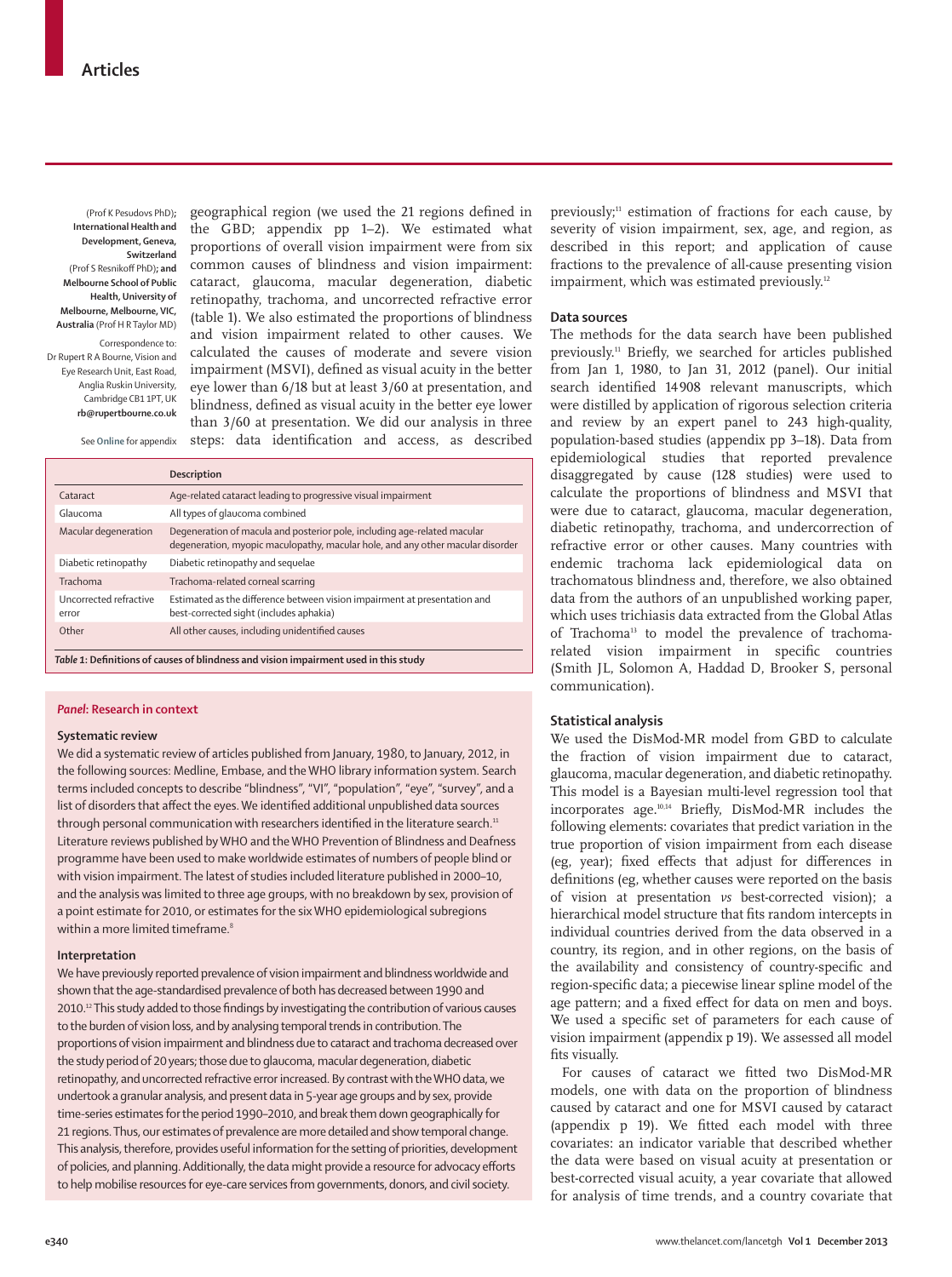reflected access to health systems.<sup>15</sup> We have shown previously that the latter variable, which was developed for the GBD, can predict the prevalence of all-cause vision impairment.12 We predicted the proportion of bestcorrected vision impairment that was caused by cataract.

We fitted one DisMod-MR model for each of glaucoma, macular degeneration, and diabetic retinopathy (appendix p 19). In the models for glaucoma and macular degeneration we used three covariates: an indicator variable that described whether the data were for blindness or for MSVI, another that described whether the data were based on visual acuity at presentation or best-corrected visual acuity, and a country covariate that reflected access to health systems. We made two sets of predictions for glaucoma and macular degeneration, one for best-corrected blindness and one for best-corrected MSVI. For diabetic retinopathy, we used three covariates: an indicator variable that described whether the data were based on visual acuity at presentation or bestcorrected visual acuity, a year covariate to allow for time trends, and a country covariate that reflected access to health systems. We predicted the proportion bestcorrected visual acuity caused by diabetic retinopathy, and used the same proportions for blindness and MSVI.

Estimates for the prevalence of trachoma were derived from nationally representative surveys of vision impairment and from a Bayesian predictive model that used data on the prevalence of trichiasis, a clinical stage of trachoma that is a direct cause of visual impairment, as described above. In 16 countries we obtained data on the proportion of vision impairment caused by trachoma from national surveys, in 25 countries we based estimates on trichiasis prevalence, and in two countries we used both sources of data. On the basis of national survey data, we made estimates for five countries that WHO does not currently classify as having endemic disease: Dominican Republic, Ecuador, Paraguay, Saudi Arabia, and Thailand.16 For another 20 countries that are deemed by WHO to be endemic for trachoma<sup>16</sup> we could obtain no data and conservatively assigned each as having no trachoma-related vision impairment. These countries were predominantly small countries that would not affect regional or worldwide estimates (eg, the Solomon Islands) or those that had no data because the prevalence of trachomatous blindness is low (eg, Pakistan). For all countries classified as not having endemic trachoma, we estimated no trachoma-related vision impairment.

With these data, we fitted the following regression (equation, appendix p 19):

 $logit(P_T) = \beta_0 + \beta_1$ sex +  $\beta_2$ year +  $\beta_3$ vision level +  $\beta_4$ country

Vision level was an indicator variable used to indicate whether data related to blindness or MSVI. Country was a fixed effect, sex was an indicator variable, and year was a linear covariate. We used the fitted coefficients from this regression model to predict the proportion of blindness and MSVI caused by trachoma in men and women in each endemic country, for 1990 and 2010.

As described previously,<sup>12</sup> the total prevalence of vision impairment and its uncertainty were estimated from data on presenting visual acuity and best-corrected visual acuity. This model implicitly estimated the difference between the prevalence of blindness (and of MSVI) on the basis of visual acuity and on best-corrected visual acuity. We interpreted this difference as the prevalence of vision impairment caused by uncorrected refractive error.

The proportions of best-corrected vision attributable to causes other than cataract, macular degeneration, glaucoma, or trachoma were calculated with data from surveys that included at least cataract and macular degeneration (only 3% of survey data did not report glaucoma). We modelled these data with DisMod-MR (appendix p 19). The covariates were year and an indicator variable for MSVI. We made two sets of predictions, one for blindness and one for MSVI. We deducted the estimated proportions of blindness and MSVI caused by diabetic retinopathy to find the proportion of bestcorrected vision caused by other vision impairment. This category comprises avoidable, unavoidable, and unidentified causes.

DisMod-MR produced 1000 draws for each country, sex, age, and year (1990 and 2010). We used the mean of the draws as the central estimate. For computational efficiency, we selected every second draw (total 500) to propagate uncertainty. We also extracted the central estimate and 500 draws for uncorrected refractive error.<sup>12</sup> For the central estimate and each draw, we normalised the proportions attributable to all causes of best-corrected vision loss (cataracts, glaucoma, macular degeneration, diabetic retinopathy, trachoma, and other) to sum to the remaining vision impairment not due to refractive error. We applied the results to previously estimated prevalence of blindness and MSVI by country, age, sex, and draw.12 We calculated uncertainty intervals (UIs) as the 2·5th–97·5th percentiles of the distribution of draws.

For presentation, we age-standardised prevalence with the WHO reference population.<sup>17</sup> We also calculated numbers of people with blindness and MSVI by cause in each region to reflect that region's population size and age distribution.

# **Role of the funding sources**

The sponsors had no involvement in study design, data collection, data analysis, data interpretation, or writing of the report. The corresponding author had full access to all the data in the study and had final responsibility for the decision to submit the paper for publication.

# **Results**

At least two studies were identified for 18 of 21 GBD study regions. No studies with cause-specific data were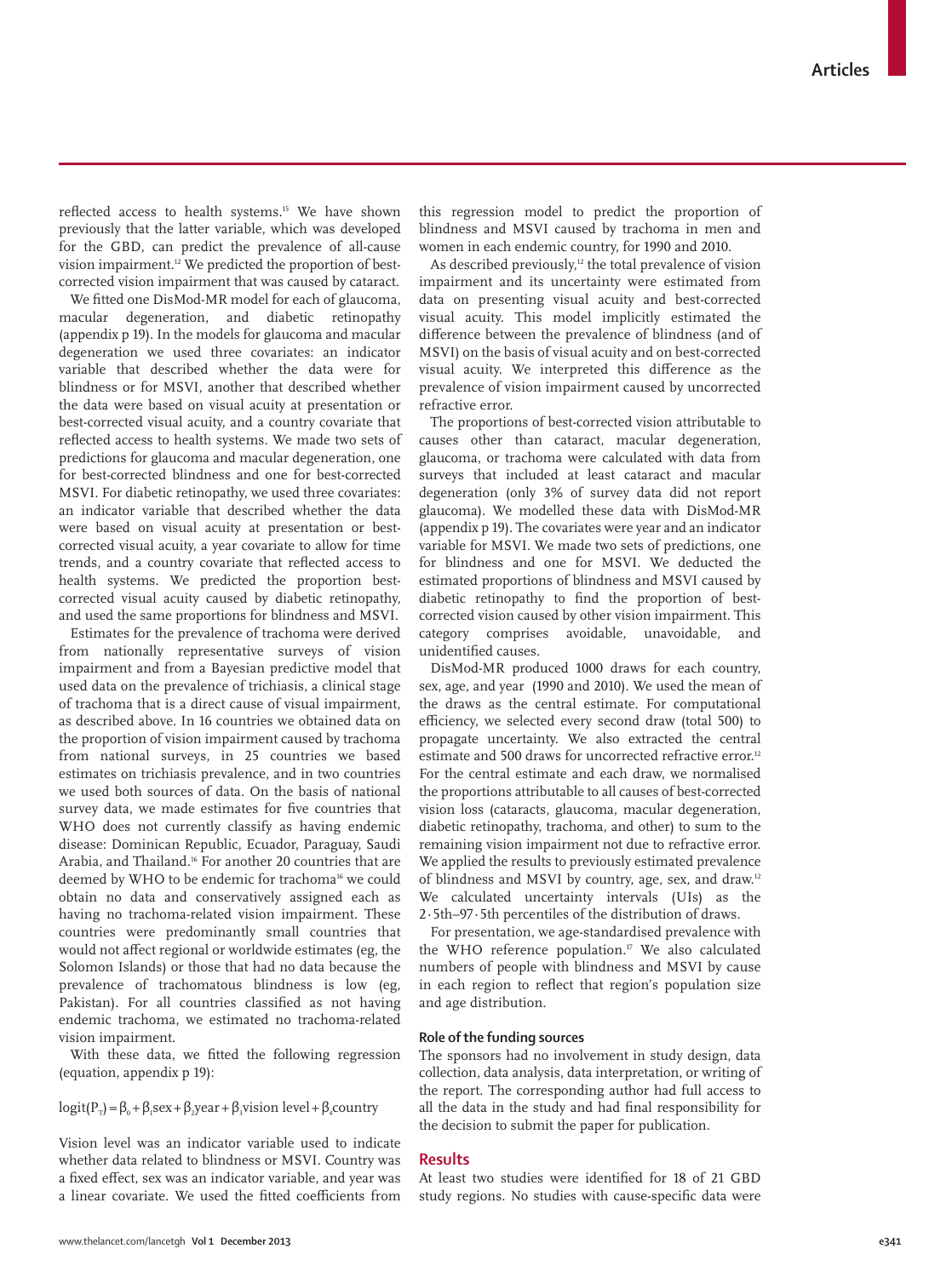identified for central Africa or eastern Europe and one study was identified for central Europe. No studies were identified for 126 (66%) of 191 countries.

In 1990 and in 2010, the leading causes of blindness worldwide, based on presenting visual acuity measurements, were cataract, uncorrected refractive

|                                                   | Cataract              | Uncorrected<br>refractive error | Macular<br>degeneration | Glaucoma               | <b>Diabetic</b><br>retinopathy | Trachoma             | Other causes/<br>unidentified |
|---------------------------------------------------|-----------------------|---------------------------------|-------------------------|------------------------|--------------------------------|----------------------|-------------------------------|
| 1990                                              |                       |                                 |                         |                        |                                |                      |                               |
| Asia Pacific, high income                         | $18.8\%$ (13.3-25.6)  | $14.0\% (8.4 - 18.2)$           | 14.9% (10.3-21.3)       | $9.0\% (6.0 - 12.8)$   | $4.8\%$ (3.3-7.2)              | $\mathbf 0$          | 38.5% (30.4-46.4)             |
| Asia, central                                     | 29.0% (24.3-33.6)     | 13.7% (8.2-17.6)                | $11.6\% (8.8-15.3)$     | $9.5\%$ (7.3-12.6)     | $3.4\% (2.7 - 4.6)$            | $\mathbf 0$          | 33.0% (28.7-37.5)             |
| Asia, east                                        | 37.2% (29.7-45.4)     | $13.5\% (8.0 - 17.5)$           | $5.0\%$ (3.2-7.9)       | $3.9\%$ (2.6–5.8)      | $1.0\%$ (0.65-1.6)             | $5.4\%$ (4.4–6.6)    | 34.1% (26.5-42.6)             |
| Asia, south                                       | 47.7% (39.5-59.4)     | 35.4% (20.3-45.9)               | $1.4\%$ $(1.0-1.9)$     | $2.4\% (1.7-3.3)$      | $1.9\%$ (1.3-2.9)              | 0.25% (0.20-0.35)    | 10.9% (8.6-13.9)              |
| Asia, southeast                                   | 47.2% (42.0-51.7)     | 13.0% (7.8-17.1)                | $3.7\%$ (2.9-5.0)       | $3.3\%$ (2.6-4.4)      | $1.1\% (0.88 - 1.4)$           | $0.33\%$ (0.25-0.45) | $31.4\% (27.2 - 36.1)$        |
| Australasia                                       | 19.7% (15.2-26.0)     | $14.0\% (8.4 - 18.0)$           | $16.8\% (12.9 - 22.2)$  | $9.6\%$ (7.4-13.1)     | $4.5\%$ (3.4–6.2)              | $\mathbf 0$          | 35.5% (29.2-41.6)             |
| Caribbean                                         | 32.9% (28.3-38.0)     | 13.3% (8.0-17.4)                | $4.5\%$ (3.4–6.0)       | $9.1\% (7.3 - 11.8)$   | $2.1\% (1.7 - 2.8)$            | $0.03\%$ (0.02-0.04) | 38.0% (33.4-42.7)             |
| Europe, central                                   | 26.9% (23.1-31.5)     | 13.8% (8.2-17.9)                | $12.2\% (9.3 - 15.6)$   | $10.2\% (7.9 - 13.3)$  | $3.5\%$ (2.8-4.5)              | $\mathbf 0$          | 33.4% (28.6-38.3)             |
| Europe, eastern                                   | 25.3% (18.7-32.5)     | 13.8% (8.3-17.7)                | 13.1% (9.1-19.2)        | $10.8\%$ (7.7–15.4)    | $3.5\%$ (2.4-5.4)              | $\mathbf 0$          | 33.7% (25.5-42.0)             |
| Europe, western                                   | 19.2% (16.2-22.7)     | 13.9% (8.3-18.0)                | 16.1% (13.4-19.6)       | $9.0\%$ (7 $-4-11-3$ ) | $4.4\%$ (3.8–5.6)              | $\mathbf 0$          | 37.4% (32.4-43.0)             |
| Latin America, Andean                             | 37.5% (30.5-44.2)     | $13.3\%$ (8.0-17.4)             | $3.7\%$ (2.6–5.5)       | $6.8\%$ (5.0–9.6)      | $2.1\% (1.5-3.1)$              | $\boldsymbol{0}$     | $36.6\%$ (30.4-43.0)          |
| Latin America, central                            | 32.9% (27.6-38.6)     | 13.2% (8.0-17.2)                | $4.6\%$ (3.5–6.2)       | $8.6\%$ (6.7-11.7)     | $2.2\% (1.7 - 2.9)$            | $\mathbf 0$          | $38.6\%$ (32.6-43.8)          |
| Latin America, southern                           | 24.3% (18.5-31.2)     | $13.6\%$ (8.1-17.6)             | 14.6% (10.6-19.6)       | $9.3\% (6.6-12.6)$     | $5.4\%$ (3.9-8.0)              | $\mathbf 0$          | 32.9% (25.0-40.1)             |
| Latin America, tropical                           | 32.7% (23.9-42.5)     | 13.4% (8.0-17.3)                | $5.0\%$ (3.1-8.0)       | $9.2\%$ (5.9-14.0)     | $2.5\% (1.6 - 4.1)$            | $\mathbf 0$          | 37.2% (29.0-46.1)             |
| North Africa/Middle East                          | 29.2% (25.5-33.4)     | $12.7\% (7.6-16.6)$             | $6.4\%$ (5.2–8.0)       | $5.6\%$ (4.4–7.6)      | $2.7\%$ (2.3-3.5)              | $5.1\%$ (3.4–6.2)    | 38.3% (34.2-42.8)             |
| North America, high income                        | 17.4% (12.5-22.8)     | $14.0\%$ (8.4-18.1)             | $16.4\% (12.2 - 21.4)$  | $9.2\% (6.7-11.9)$     | $4.1\%$ (3.0-5.8)              | $\mathbf 0$          | 39.0% (32.0-46.9)             |
| Oceania                                           | 43.3% (35.2-49.9)     | $13.4\%$ (8.0-17.5)             | $3.3\%$ (2.3-4.7)       | $2.8\%$ (2.0-4.1)      | $1.2\%$ (0.85-1.8)             | $\mathbf 0$          | 36.0% (29.7-43.7)             |
| Sub-Saharan Africa, central                       | 41.0% (33.3-47.5)     | 13.3% (7.8-17.2)                | $4.8\%$ (3.5-7.1)       | $3.3\%$ (2.4-4.6)      | $2.5\%$ (1.8-3.6)              | $0.94\%$ (0.52-1.6)  | 34.2% (28.4-41.2)             |
| Sub-Saharan Africa, east                          | 35.4% (31.7-39.8)     | $12.9\% (7.7-17.1)$             | $4.1\%$ (3.4-5.1)       | $2.9\%$ (2.4-3.6)      | $2.0\%$ (1.6–2.5)              | 13.5% (11.7-15.1)    | 29.2% (26.4-32.5)             |
| Sub-Saharan Africa, southern                      | 34.0% (29.0-39.8)     | $13.2\% (7.8-17.3)$             | $6.9\%$ (5.5–8.9)       | $5.4\%$ (4.2–7.3)      | $2.9\%$ (2.0-4.1)              | $1.6\%$ (1.1–2.6)    | 36.1% (30.1-42.4)             |
| Sub-Saharan Africa, west                          | 37-1% (32-1-41-9)     | $12.9\% (7.6-17.0)$             | $4.1\%$ (3.4-5.4)       | $2.9\%$ (2.4-3.8)      | $2.4\%$ (1.9-3.1)              | $7.3\%$ (6.6-8.6)    | 33.4% (28.9-38.4)             |
| Worldwide                                         | 38.6% (35.2-42.0)     | 19.9% (14.9-24.9)               | $4.9\%$ ( $4.4-5.8$ )   | $4.4\%$ (4.0-5.1)      | $2.1\% (1.9 - 2.5)$            | $2.8\%$ (2.3-3.1)    | 27.4% (24.9-30.0)             |
| 2010                                              |                       |                                 |                         |                        |                                |                      |                               |
| Asia Pacific, high income                         | 13.1% (8.3-20.8)      | $14.1\% (8.4 - 18.2)$           | 19.5% (12.3-28.8)       | $11.7\%$ (7.1-18.8)    | $4.3\%$ (2.6-7.1)              | $\boldsymbol{0}$     | 37.3% (25.9-46.7)             |
| Asia, central                                     | 24.2% (18.6-29.7)     | 13.9% (8.3-18.0)                | 13.3% (9.4-18.1)        | 12.0% (8.7-17.2)       | $4.0\%$ (2.9-6.0)              | $\mathbf 0$          | 32.6% (26.4-38.9)             |
| Asia, east                                        | 28.2% (19.3-37.3)     | 13.8% (8.2-17.8)                | $6.9\%$ (4.5-11.0)      | $5.4\%$ (3 $-5-8.5$ )  | $1.1\% (0.61 - 2.0)$           | $2.0\%$ (1.6–2.5)    | 42.7% (33.4-51.3)             |
| Asia, south                                       | 41.7% (33.0-51.6)     | 36.0% (20.7-46.6)               | $2.6\% (1.7 - 4.2)$     | $4.7\%$ (3.3-7.5)      | $2.8\%$ (1.7-4.8)              | $0.15\%$ (0.11-0.24) | $12.1\% (9.1 - 17.3)$         |
| Asia, southeast                                   | 42.0% (34.8-47.9)     | $13.4\%$ (8.0-17.4)             | $5.9\%$ (4.7-8.3)       | $5.6\%$ (4.3-8.2)      | $1.4\% (1.1 - 2.1)$            | $0.15\%$ (0.11-0.23) | $31.5\% (25.8 - 37.3)$        |
| Australasia                                       | 14.5% (8.5-22.4)      | 14.1% (8.4-18.1)                | 17.7% (11.1-26.3)       | $11.3\%$ (6.8–18.8)    | $4.3\%$ (2.5-7.7)              | $\bf{0}$             | 38.2% (25.9-48.1)             |
| Caribbean                                         | 30.2% (23.8-37.1)     | $13.5\% (8.1 - 17.8)$           | $6.1\%$ (4.3–8.9)       | $11.2\% (8.0 - 15.1)$  | $2.3\%$ (1.7-3.4)              | $0.01\%$ (0.01-0.02) | 36.8% (30.7-42.7)             |
| Europe, central                                   | 21.6% (17.0-26.7)     | $14.0\%$ (8.3-18.0)             | 15.4% (10.9-20.8)       | 12.5% (9.1-17.0)       | $3.7\%$ (2.8-5.5)              | $\mathbf 0$          | 32.9% (26.7-38.3)             |
| Europe, eastern                                   | 20.6% (13.1-30.5)     | $14.0\% (8.4 - 18.0)$           | $16.6\% (10.1 - 25.1)$  | 13.5% (8.6-20.6)       | $4.0\%$ (2.5–6.9)              | $\mathbf 0$          | 31.3% (21.0-40.9)             |
| Europe, western                                   | 13.8% (11.2-17.9)     | $14.0\%$ (8.4-18.1)             | $16.1\% (12.5 - 20.1)$  | $10.6\% (8.2 - 14.0)$  | $4.2\%$ (3.4-5.9)              | $\bf{0}$             | 41.4% (35.4-46.5)             |
| Latin America, Andean                             | 31.0% (23.3-38.7)     | 13.6% (8.2-17.7)                | $6.2\%$ (4.1-9.2)       | $11.7\% (7.9-17.1)$    | $2.5\%$ (1.6-4.2)              | $\mathbf 0$          | 35.1% (26.7-43.0)             |
| Latin America, central                            | 26.4% (20.9-32.3)     | 13.5% (8.1-17.5)                | $6.8\%$ (4.9-9.9)       | $13.0\%$ (9.6-18.2)    | $2.5\%$ (1.9-3.7)              | $\mathbf 0$          | 37.8% (30.4-44.6)             |
| Latin America, southern                           | 18.0% (12.0-25.8)     | 13.7% (8.2-17.7)                | 19.5% (13.2-26.8)       | $12.6\% (7.9-19.3)$    | $5.5\%$ (3.6-9.1)              | $\mathbf 0$          | 30.8% (21.8–39.3)             |
| Latin America, tropical                           | 23.9% (16.2–32.5)     | $13.6\% (8.1 - 17.5)$           | $9.1\% (5.7-13.3)$      | $15.5\%$ (9.6–21.9)    | $2.9\%$ (1.9–4.6)              | 0                    | 35·1% (26·3–43·7)             |
| North Africa/Middle East                          | 23.4% (18.7-28.6)     | $13.1\% (7.8-17.1)$             | $10.3\%$ (7.8-13.6)     | $9.6\% (7.5-13.2)$     | $3.5\%$ (2.8–5.0)              | $2.6\%$ (1.6–3.3)    | 37.6% (31.6-43.3)             |
| North America, high income                        | $12.7\% (8.3 - 18.7)$ | $14.1\% (8.4 - 18.2)$           | $16.4\% (10.8-23.4)$    | 10.7% (7.0-15.7)       | $3.9\%$ (2.7-6.4)              | $\mathbf 0$          | 42.2% (32.6–50.1)             |
| Oceania                                           | 40.6% (31.5-48.6)     | $13.6\% (8.1 - 17.7)$           | $4.6\%$ (3.1–7.6)       | $4.2\%$ (2.5-7.2)      | $1.4\%$ (0.91-2.4)             | $\boldsymbol{0}$     | 35.6% (27.4-45.0)             |
| Sub-Saharan Africa, central                       | 34.8% (25.3-42.5)     | $13.6\%$ (8.0-17.5)             | $6.9\%$ (4.7-11.0)      | $5.2\%$ (3.4-8.8)      | $3.0\%$ (2.0–5.2)              | $0.44\%$ (0.24-0.82) | 36.0% (28.4-44.0)             |
| Sub-Saharan Africa, east                          | 36.7% (31.9-41.5)     | $13.1\% (7.8-17.2)$             | $5.8\%$ (4.6-7.7)       | $4.0\%$ (3.1–5.4)      | $2.4\%$ (1.9-3.4)              | $8.1\% (6.8-9.5)$    | 29.9% (25.6-34.5)             |
| Sub-Saharan Africa, southern                      | 31.2% (24.6-39.0)     | 13.5% (8.0-17.7)                | $9.7\%$ (6.7-14.1)      | $7.3\%$ (5.2–10.4)     | $3.4\%$ (2.1–5.8)              | $0.69\%$ (0.45-1.1)  | 34.0% (27.1-42.2)             |
| Sub-Saharan Africa, west                          | 33.8% (28.1-39.3)     | $13.2\% (7.8-17.3)$             | $6.2\%$ (4.8–8.4)       | $4.4\%$ (3.4–5.9)      | $3.1\% (2.4 - 4.9)$            | $3.6\%$ (3.2–4.6)    | 35.6% (30.1-41.6)             |
| Worldwide                                         | 33.4% (29.6-36.4)     | 20.9% (15.2-25.9)               | $6.6\%$ (6.0–7.9)       | $6.6\%$ (5.9-7.9)      | $2.6\%$ (2.2-3.4)              | $1.4\%$ (1.2–1.7)    | $28.6\% (26.1 - 31.5)$        |
| Data are proportions (95% uncertainty intervals). |                       |                                 |                         |                        |                                |                      |                               |

*Table 2***: Causes of blindness in 21 regions and worldwide in 1990 and 2010**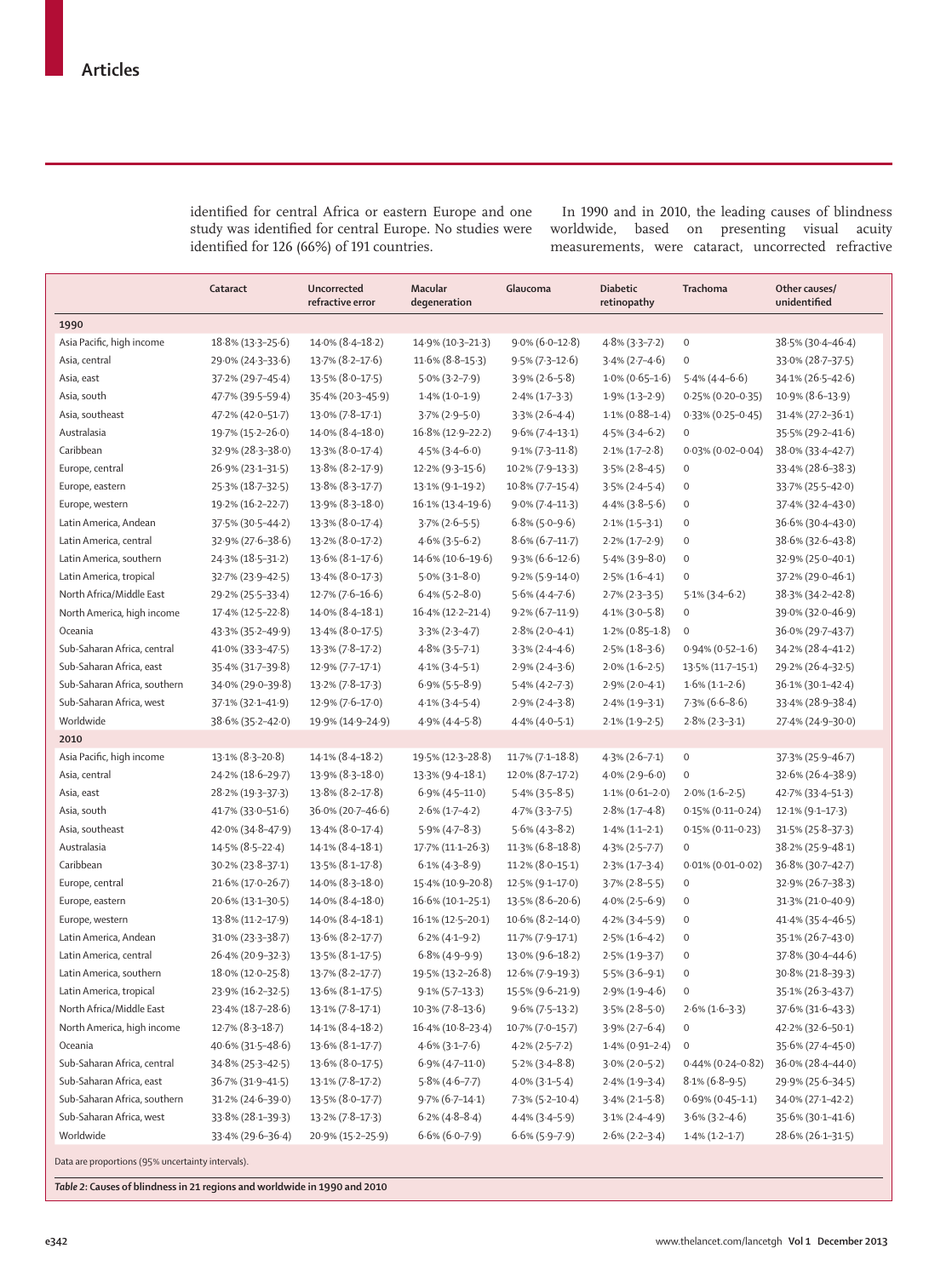**Articles**



*Figure 1***: Prevalence of blindness in adults aged 50 years and older, by cause, in 21 regions and worldwide, from 1990 to 2010**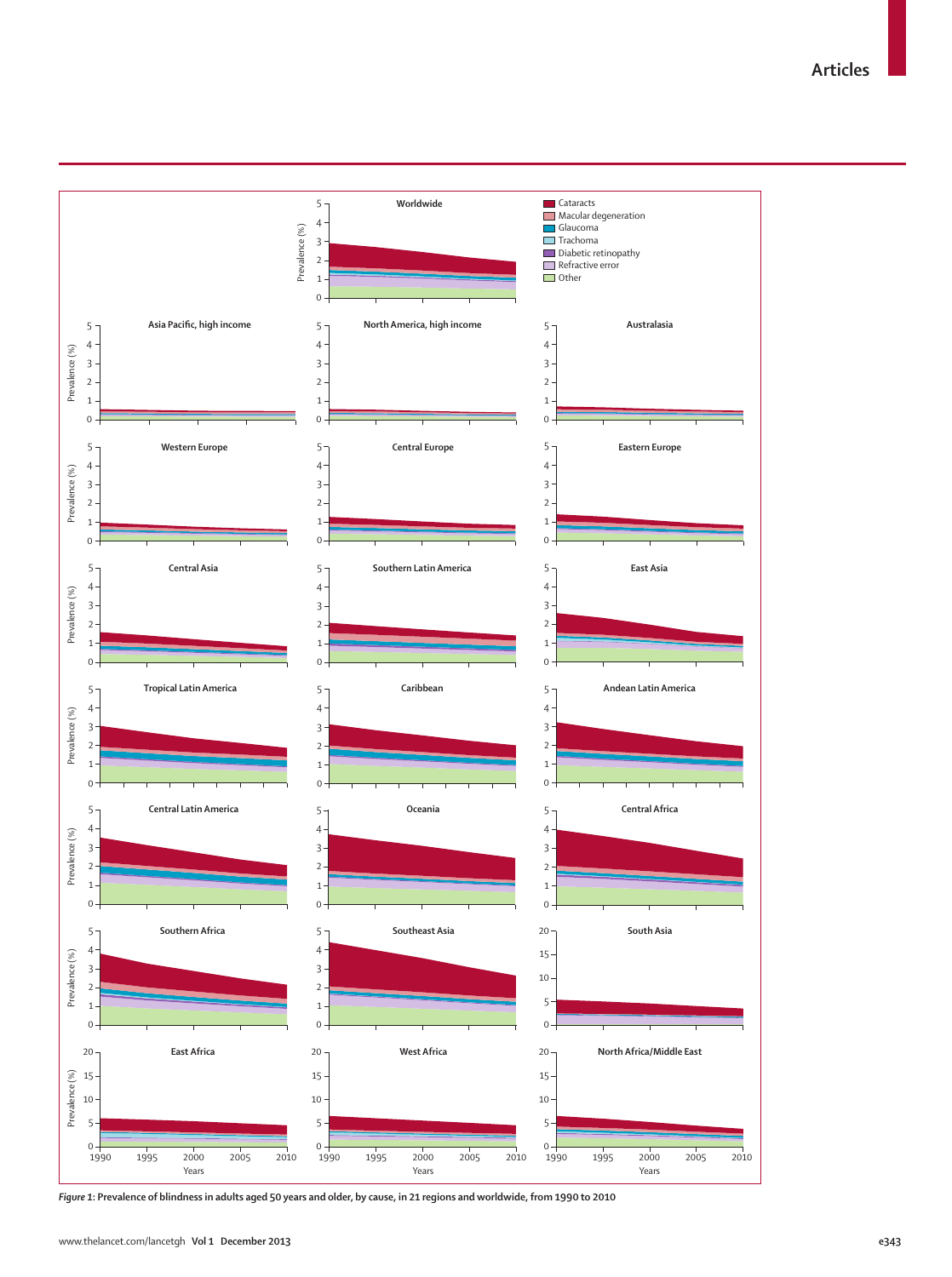error, and macular degeneration (table 2, figure 1). Avoidable vision loss due to preventable or treatable causes can be defined as vision loss due to cataract, uncorrected refractive error, trachoma, glaucoma, and diabetic retinopathy. Avoidable vision loss due to preventable or treatable causes affected 68% (95% UI 65–70) of 31·8 million blind people in 1990, but by 2010, the proportion had decreased significantly to 65% (61–68) of 32·4 million blind. Additionally, the rate of preventable or treatable MSVI decreased from 1990 (80%, 78–83) to 2010 (76%, 73–79).

Breakdown of the worldwide averages showed large differences in the causes of blindness between regions (figure 1). In 2010, the proportion of blindness caused by cataracts ranged from less than 15%, with the lowest values seen in high-income regions, to more than 40% in south and southeast Asia and Oceania. The proportion of blindness caused by macular degeneration was higher in regions with older populations, such as high-income regions and southern Latin America, and central and eastern Europe, where more than 15% of blindness was caused by macular degeneration, whereas the proportion was much lower in regions such as south Asia (2·6%, 95% UI 1·7–4·2; table 2). The proportion of blindness caused by glaucoma varied notably, with the lowest values being seen in south Asia  $(4.7\%, 3.3-7.5)$ , east and west sub-Saharan Africa (4·0%, 3·1–5·4 and 4·4%,  $3.4-5.9$ , respectively), and Oceania  $(4.2\%, 2.5-7.2)$ , and the highest value being seen in tropical Latin America (15·5%, 9·6–21·9). We estimated that there was no trachoma-related blindness in 13 of 21 world regions, but that  $3.6\%$  ( $3.2-4.6$ ) of blindness in west sub-Saharan Africa and 8·1% (6·8–9·5) in east sub-Saharan Africa was caused by trachoma-related corneal scars in 2010.

Worldwide, the leading causes of MSVI were uncorrected refractive error, cataract, and macular degeneration (table 3, figure 2). In 2010, uncorrected refractive error caused a larger proportion of MSVI in south Asia (65·4%, 95% UI 62·0–72·0) than in other regions (range 43·2–48·1%). As with blindness, the proportion of MSVI caused by cataract was smallest in the highest-income regions (range  $13.0-13.8\%$ ) and largest in south Asia  $(21.4\%, 95\% \text{ UI } 16.1-24.2)$  and southeast Asia (22·7%, 17·9–27·4). The proportion of MSVI caused by macular degeneration was small in comparison (range 1·0–8·0%). Glaucoma, diabetic retinopathy, and trachoma caused less than 5·5% of MSVI in all regions.

In all regions and worldwide, higher proportions of blindness and MSVI were caused by cataract and macular degeneration in women than in men. Worldwide, cataract caused  $35.5\%$  (95% UI  $31.0-39.1$ ) of blindness in women, compared with  $30.1\%$  (25 $-2-33.7$ ) in men, and for MSVI the values were  $20.2\%$  (17 $-2-23.0$ ) and 15·9% (12·8–18·6), respectively. Likewise, macular degeneration caused 7·3% (6·4–8·9) of blindness in women worldwide, compared with 5·5% (4·8–6·8) in men. The disparities between sexes were less for all other causes of vision impairment.

The age-standardised prevalence of trachoma, cataract, and uncorrected refractive error worldwide between 1990 and 2010 showed the greatest declines (appendix pp 20–23). For glaucoma, macular degeneration, and diabetic retinopathy, prevalence had declined less (for blindness) or increased slightly (for MSVI).

The number of people affected by blindness due to cataract decreased between 1990 and 2010 from 12 $\cdot$ 3 million (95% UI 10 $\cdot$ 7 million to 14 $\cdot$ 2 million) to  $10.8$  million  $(9.3 \text{ million to } 12.3 \text{ million})$ , and for MSVI fell from  $44.0$  million  $(35.6$  million to  $52.4$  million) to 35·2 million (29·6 million to 43·5 million; appendix pp 20–23). In 2010, the age-standardised prevalence of blindness and MSVI caused by cataract in people aged 50 years or older was 0·7% (95% UI 0·6–0·8) and 2·2%  $(1.9-2.7)$ , respectively. These values represent declines from 1990 (1·3%, 1·1–1·5 for blindness and 4·4%, 3·6–5·2 for MSVI; appendix pp 20–23). The decline in blindness or MVSI due to cataract was greatest in east Asia, tropical Latin America, and western Europe, in all of which prevalence fell by more than half. The region with the least decline was east sub-Saharan Africa (appendix pp 24–27).

The number of people with blindness or MSVI caused by trachoma decreased from 0·87 million (95% CI 0.70 million to 1.0 million) and  $2.2$  million (1.5 million to 2 $\cdot$ 8 million) in 1990 to 0 $\cdot$ 45 million (0 $\cdot$ 38 million to  $0.54$  million) and  $1.4$  million ( $1.1$  million to  $1.8$  million) in 2010, respectively. The age-standardised prevalence of trachoma as a cause of blindness and MSVI combined was  $0.29\%$  (0.22–0.34) in 1990 and  $0.11\%$  (0.09–0.13) in 2010. The proportion of global blindness caused by trachoma decreased from  $2.8\%$  in 1990  $(2.3-3.1)$  to 1·4% (1·2–1·7) in 2010; for MSVI the values are 1·3%  $(1.0-1.5)$  and  $0.7\%$   $(0.6-0.9)$ , respectively. The greatest decreases were seen in east and west sub-Saharan Africa (appendix pp 24–27).

The number of people worldwide affected by blindness or MSVI caused by uncorrected refractive error increased from  $6·3$  million  $(4·4$  million to  $8·1$  million) and 88·0 million (69·9 million to 103·3 million) in 1990 to  $6.8$  million (4.7 million to  $8.8$  million) and  $101.2$  million  $(87.88 \text{ million to } 125.5 \text{ million})$  in 2010, respectively. The age-standardised prevalence of uncorrected refractive error as a cause for adult blindness and MSVI combined, however, was 7·5% (6·1–8·5%) in 1990 and 5·7% (5·0–6·9%) in 2010. Between 1990 and 2010, the percentage reductions in age-standardised prevalence of uncorrected refractive error as a cause for adult blindness and MSVI combined were greatest in tropical Latin America (36%), central Asia (36%), and high-income Asia Pacific (35%), and smallest in eastern sub-Saharan Africa (17%), Oceania (20%), and western sub-Saharan Africa (21%).

The worldwide age-standardised prevalence for blindness and for MSVI declined substantially from 1990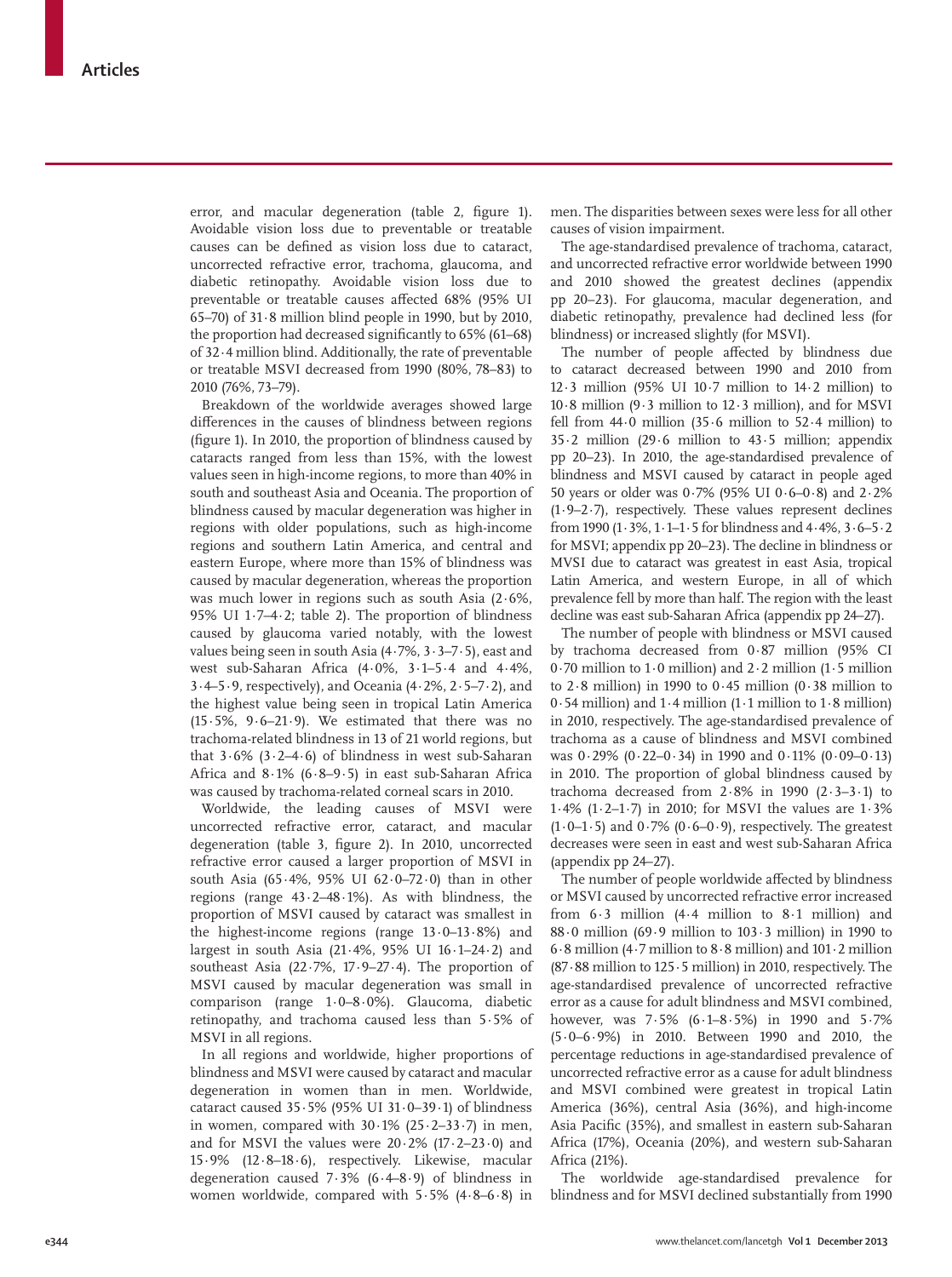to 2010. Of this overall decline in vision impairment, around half was a result of decline in vision impairment

caused by cataracts. A further 20% and 45% of the refractive error. Despite the large decline in the reductions in the prevalence of blindness and MSVI, respectively, resulted from declines in uncorrected

|                                                   | Cataract                 | Uncorrected<br>refractive error | Macular<br>degeneration | Glaucoma              | <b>Diabetic</b><br>retinopathy | Trachoma             | Other causes/<br>unidentified |  |  |
|---------------------------------------------------|--------------------------|---------------------------------|-------------------------|-----------------------|--------------------------------|----------------------|-------------------------------|--|--|
| 1990                                              |                          |                                 |                         |                       |                                |                      |                               |  |  |
| Asia Pacific, high income                         | $22.8\% (18.1 - 29.4)$   | 47.9% (38.4-54.1)               | $3.5\%$ (2.4-5.1)       | $2.3\%$ (1.5-3.5)     | $2.8\%$ (1.9-4.1)              | 0                    | 20.8% (15.8-27.3)             |  |  |
| Asia, central                                     | 26.6% (22.1-31.2)        | 45.1% (36.8–51.6)               | $3.3\%$ (2.4-4.6)       | $2.3\%$ (1.8-3.3)     | $2.0\%$ $(1.6-3.0)$            | $\mathbf 0$          | 20.6% (17.3-25.1)             |  |  |
| Asia, east                                        | 24.1% (18.9-29.4)        | 44.8% (36.4–51.7)               | $3.1\% (1.9 - 5.2)$     | $0.92\%$ (0.57-1.5)   | $0.68\%$ (0.43-1.1)            | $2.9\%$ (2.3-3.8)    | 23.6% (17.8-29.3)             |  |  |
| Asia, south                                       | 26.7% (21.4-29.5)        | 63.9% (60.0-70.8)               | $0.45\%$ (0.32-0.61)    | $0.66\%$ (0.47-0.90)  | $1.2\%$ (0.76-1.8)             | $0.13\%$ (0.10-0.17) | $7.0\%$ (5.4–8.6)             |  |  |
| Asia, southeast                                   | 30.1% (25.4-35.2)        | 42.8% (34.2-49.7)               | $0.93\%$ (0.72-1.3)     | $0.83\%$ (0.65-1.1)   | $0.76\%$ (0.59-1.0)            | $0.20\%$ (0.15-0.28) | 24.4% (20.4-29.4)             |  |  |
| Australasia                                       | $21.9\% (17.2 - 27.6)$   | $46.5\%$ (37 $-4-53.1$ )        | $6.6\%$ (4.6–9.5)       | $2.4\%$ (1.7-3.4)     | $2.6\%$ (1.9-3.6)              | $\mathbf 0$          | 20.1% (15.8-25.7)             |  |  |
| Caribbean                                         | $22.8\% (18.4 - 27.4)$   | $43.4\%$ (35.6-50.4)            | $0.74\%$ (0.57-1.0)     | $3.0\%$ (2.2-4.1)     | $1.5\%$ (1.2-2.1)              | $0.02\%$ (0.01-0.03) | 28.6% (23.8-34.0)             |  |  |
| Europe, central                                   | 26.6% (21.9-31.7)        | 45.2% (36.1-52.1)               | $4.7\%$ (3.4–6.5)       | $2.5\%$ (1.9-3.3)     | $2.0\%$ (1.5–2.7)              | 0                    | 19.1% (15.8-23.4)             |  |  |
| Europe, eastern                                   | 26.4% (20.4-32.1)        | 44.8% (36.6-51.3)               | $4.3\%$ (2.7–6.9)       | $2.7\%$ (1.8–4.2)     | $2.0\%$ (1.4-3.2)              | 0                    | 19.8% (14.8-26.0)             |  |  |
| Europe, western                                   | 24.1% (19.9-28.8)        | 46.6% (37.9–53.0)               | $4.1\%$ (3.3-5.2)       | $2.3\%$ (1.8-3.0)     | $2.5\%$ (2.0-3.3)              | $\,0\,$              | 20.5% (17.2-24.5)             |  |  |
| Latin America, Andean                             | 22.9% (17.8-28.6)        | 43.4% (35.0-50.8)               | $1.4\%$ (0.99-2.2)      | $2.1\% (1.4-3.0)$     | $1.6\%$ (1.1–2.4)              | $\,0\,$              | 28.7% (23.4-34.8)             |  |  |
| Latin America, central                            | 21.6% (17.3-26.0)        | $43.9\%$ (35.6–50.8)            | $1.7\%$ $(1.2-2.5)$     | $2.5\%$ (1.9-3.7)     | $1.6\%$ (1.2–2.2)              | $\boldsymbol{0}$     | 28.7% (24.0-34.4)             |  |  |
| Latin America, southern                           | 26.5% (21.1-32.6)        | 44.4% (35.6-51.5)               | $4.2\%$ (2.9-6.2)       | $2.4\% (1.7-3.7)$     | $3.1\% (2.3 - 5.0)$            | $\boldsymbol{0}$     | 19.3% (14.6-24.7)             |  |  |
| Latin America, tropical                           | 22.0% (16.0-28.3)        | 44.2% (36.0-50.9)               | $2.8\%$ (1.7–4.6)       | $2.7\%$ (1.6-4.5)     | $1.7\%$ $(1.1-2.8)$            | 0                    | 26.6% (20.5-32.8)             |  |  |
| North Africa/Middle East                          | 25.1% (20.8-29.4)        | 41.4% (33.1-49.2)               | $1.8\%$ (1.4–2.6)       | $1.4\%$ $(1.1-1.9)$   | $1.6\%$ (1.3-2.1)              | $3.7\%$ (2.0-5.0)    | 25.0% (21.3-29.7)             |  |  |
| North America, high income                        | $21.1\% (16.6 - 26.1)$   | 47.8% (38.7–54.3)               | $4.5\%$ (3.2–6.1)       | $2.4\%$ (1.7-3.4)     | $2.4\%$ (1.8-3.5)              | 0                    | $21.9\% (17.3 - 27.8)$        |  |  |
| Oceania                                           | 25.2% (20.1-31.5)        | $43.5\%$ (35.4-50.6)            | $1.4\%$ (0.99-2.1)      | $0.73\%$ (0.51-1.1)   | $0.82\%$ (0.56-1.3)            | $\mathbf 0$          | 28.3% (22.7-33.9)             |  |  |
| Sub-Saharan Africa, central                       | 27-1% (22-2-32-4)        | 44.5% (35.5-51.3)               | $1.9\%$ (1.3–2.9)       | $1.0\%$ (0.71–1.5)    | $1.7\%$ $(1.2-2.5)$            | $0.46\%$ (0.20-0.85) | 23.4% (19.6-28.6)             |  |  |
| Sub-Saharan Africa, east                          | 22.7% (19.3-26.6)        | 44.0% (35.4-50.6)               | $2.5\%$ (1.9-3.2)       | $0.95\%$ (0.76-1.2)   | $1.3\%$ (1.0-1.7)              | $8.0\%$ (6.5–9.6)    | $20.6\% (17.3 - 24.6)$        |  |  |
| Sub-Saharan Africa, southern                      | 24.2% (19.3-29.6)        | 45.9% (36.7-52.6)               | $2.8\%$ (2.0-4.2)       | $1.5\%$ (1.1-2.3)     | $1.7\%$ (1.3-2.6)              | $0.85\%$ (0.40-1.6)  | 22.9% (18.4-28.6)             |  |  |
| Sub-Saharan Africa, west                          | 24.3% (20.0-28.2)        | $43.8\%$ (35.0-50.4)            | $1.4\%$ $(1.1-1.9)$     | $0.93\%$ (0.71-1.3)   | $1.6\%$ (1.3-2.3)              | $4.3\%$ (3.7-5.3)    | 23.7% (19.7-29.1)             |  |  |
| Worldwide                                         | 25.6% (22.7-28.4)        | $51.1\% (45.6 - 56.0)$          | $1.9\%$ $(1.6-2.4)$     | $1.2\%$ (1.1–1.5)     | $1.3\%$ (1.2–1.6)              | $1.3\%$ (0.97-1.5)   | 17.6% (15.4-20.3)             |  |  |
| 2010                                              |                          |                                 |                         |                       |                                |                      |                               |  |  |
| Asia Pacific, high income                         | $15.2\% (8.2 - 22.1)$    | 48.1% (38.6–54.4)               | $6.0\%$ (3.8–9.8)       | $3.7\%$ (2.3-6.9)     | $3.1\% (2.0 - 5.4)$            | 0                    | 23.9% (17.3-30.6)             |  |  |
| Asia, central                                     | $18.7\%$ (13.9-23.5)     | 46.5% (37.2-52.7)               | $5.0\%$ (3.5-7.5)       | $3.6\%$ (2.6–5.4)     | $2.8\%$ (2.1–4.6)              | 0                    | 23.4% (19.4-28.5)             |  |  |
| Asia, east                                        | 13.4% (8.0-19.7)         | 46.1% (37.2–52.8)               | $5.2\%$ (3.3-8.0)       | $1.6\%$ (0.94-2.5)    | $0.84\%$ (0.49-1.6)            | $1.2\% (0.99 - 1.7)$ | 31.6% (25.2-39.0)             |  |  |
| Asia, south                                       | $21.4\% (16.1 - 24.2)$   | $65.4\% (62.0 - 72.0)$          | $1.0\%$ (0.7–1.6)       | $1.6\%$ (1.0–2.6)     | $2.1\% (1.2-3.7)$              | $0.08\%$ (0.06-0.14) | $8.6\%$ (6.0-11.6)            |  |  |
| Asia, southeast                                   | 22.7% (17.9-27.4)        | 44.2% (35.2-50.7)               | $1.8\%$ (1.3–2.7)       | $1.8\%$ (1.3-3.0)     | $1.2\% (0.91 - 1.9)$           | $0.10\%$ (0.07-0.17) | 28.1% (22.8-34.2)             |  |  |
| Australasia                                       | 13.7% (8.4-20.8)         | 47.1% (37.7-53.5)               | $8.0\%$ (5.1–12.6)      | $3.2\%$ (1.9-5.9)     | $2.9\%$ (1.8-5.9)              | $\boldsymbol{0}$     | 25.1% (17.4-32.4)             |  |  |
| Caribbean                                         | 15.9% (11.4-21.3)        | 44.6% (36.3-51.2)               | $1.2\%$ (0.90-1.9)      | $4.3\%$ (3.1–6.4)     | $2.0\%$ (1.5-3.2)              | $0.01\%$ (0.00-0.02) | 32.0% (25.7-38.4)             |  |  |
| Europe, central                                   | $18.1\% (13.2 - 23.4)$   | 46.2% (36.7-52.7)               | $7.4\%$ (5.2-11.0)      | $3.9\%$ (2.8-6.0)     | $2.5\%$ (1.8-4.0)              | 0                    | 22.0% (17.5-27.0)             |  |  |
| Europe, eastern                                   | $18.4\%$ (11.8-26.2)     | 46.1% (37.1-52.6)               | $6.8\%$ (4.0-10.9)      | $4.5\%$ (2.6-7.7)     | $2.8\%$ (1.8–5.2)              | 0                    | 21.3% (14.4-29.1)             |  |  |
| Europe, western                                   | 13.8% (10.3-18.3)        | 47.3% (38.5-53.7)               | $5.4\%$ (4.1-7.5)       | $3.4\%$ (2 $-5-4.9$ ) | $3.0\%$ (2.4-4.5)              | $\boldsymbol{0}$     | 27.1% (22.5–32.9)             |  |  |
| Latin America, Andean                             | $14.8\%$ (10.2-20.1)     | 44.6% (36.0-51.6)               | $3.1\% (2.0 - 5.1)$     | $4.5\%$ (2.9-7.5)     | $2.2\%$ (1.5-3.8)              | $\boldsymbol{0}$     | 30.8% (24.0-38.2)             |  |  |
| Latin America, central                            | 13.9% (9.9-18.8)         | 45.2% (36.2–51.6)               | $3.2\%$ (2.2-5.0)       | $4.6\%$ (3.2-7.1)     | $2.1\%$ (1.6-3.5)              | $\mathsf{O}\xspace$  | 30.9% (24.7-37.3)             |  |  |
| Latin America, southern                           | 17.3% (10.7-23.2)        | 45.4% (36.5-52.0)               | $7.2\%$ (4.5-11.5)      | $4.0\%$ (2.5–6.3)     | $4.0\%$ (2.6–6.8)              | 0                    | 22.1% (15.9-28.7)             |  |  |
| Latin America, tropical                           | 13.9% (8.5-20.7)         | 45.4% (36.7-51.9)               | $6.0\%$ (3.7-9.2)       | $5.2\%$ (3.2-8.4)     | $2.2\% (1.4-3.6)$              | 0                    | 27.3% (20.3-34.0)             |  |  |
| North Africa/Middle East                          | $18.0\%$ (13.3-22.6)     | 43.2% (34.5-50.1)               | $4.1\%$ (3.0-6.2)       | $3.0\%$ (2.1–4.7)     | $2.4\%$ (1.8-3.9)              | $2.1\% (1.1 - 3.1)$  | 27.1% (21.8-32.5)             |  |  |
| North America, high income                        | $13.0\% (7.8-19.5)$      | 48.1% (38.9-54.4)               | $5.5\%$ (3.5-8.0)       | $3.4\%$ (2.3-5.4)     | $2.8\%$ (1.9-4.7)              | 0                    | 27.3% (21.4-33.8)             |  |  |
| Oceania                                           | $18.2\% (12.1 - 25.4)$   | $44.5\%$ (35 $-51.3$ )          | $2.7\%$ (1.7-4.8)       | $1.4\% (0.85 - 2.5)$  | $1.2\% (0.77 - 2.3)$           | 0                    | 32.0% (24.2-40.1)             |  |  |
| Sub-Saharan Africa, central                       | $18.8\%$ (12.8-24.3)     | $45.9\%$ (36.8-52.4)            | $3.6\% (2.1 - 6.2)$     | $1.9\%$ (1.2-3.3)     | $2.3\%$ (1.6–4.0)              | $0.25\%$ (0.10-0.53) | 27.3% (21.4-35.4)             |  |  |
| Sub-Saharan Africa, east                          | 19.6% (15.8-23.6)        | 44.8% (36.0-51.0)               | $4.0\%$ (3.0-5.5)       | $1.5\%$ (1.1-2.2)     | $1.8\%$ (1.4–2.6)              | $5.3\%$ (4.2–6.9)    | 23.1% (19.0-28.0)             |  |  |
| Sub-Saharan Africa, southern                      | 17.8% (12.3-23.9)        | 46.7% (37.4-53.2)               | $4.8\%$ (2.8–7.7)       | $2.6\%$ (1.8-4.0)     | $2.5\%$ (1.6–4.6)              | 0.47% (0.24-0.96)    | 25.2% (19.7-32.4)             |  |  |
| Sub-Saharan Africa, west                          | $15.6\% (11.4 - 20.5)$   | $44.8\%$ (35.8-51.2)            | $2.9\%$ (2.0-4.3)       | $1.8\%$ (1.3-2.7)     | $2.7\%$ (1.9-4.5)              | $2.5\%$ (2.1-3.5)    | 29.6% (23.9-35.3)             |  |  |
| Worldwide                                         | $18.4\%$ (15 $-8-20.9$ ) | 52.9% (47.2-57.3)               | $3.1\% (2.7 - 4.0)$     | $2.2\%$ (2.0-2.8)     | $1.9\%$ (1.6–2.7)              | $0.71\%$ (0.56-0.91) | 20.8% (18.4-23.8)             |  |  |
| Data are proportions (95% uncertainty intervals). |                          |                                 |                         |                       |                                |                      |                               |  |  |

*Table 3***: Causes of moderate and severe vision impairment in 21 regions and worldwide in 1990 and 2010**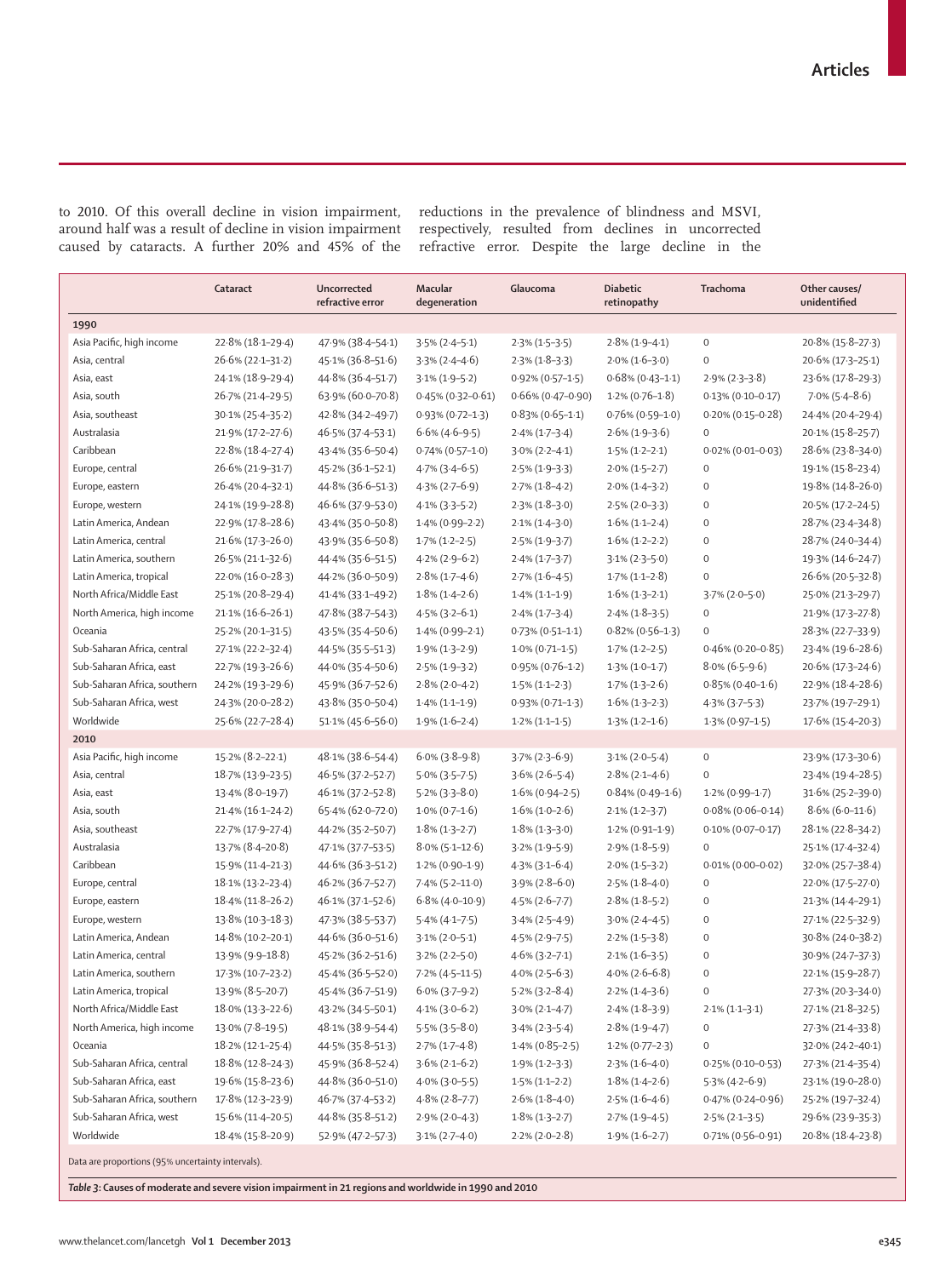

*Figure 2***: Prevalence of moderate and severe vision impairment in adults aged 50 years and older, by cause, in 21 regions and worldwide, from 1990 to 2010**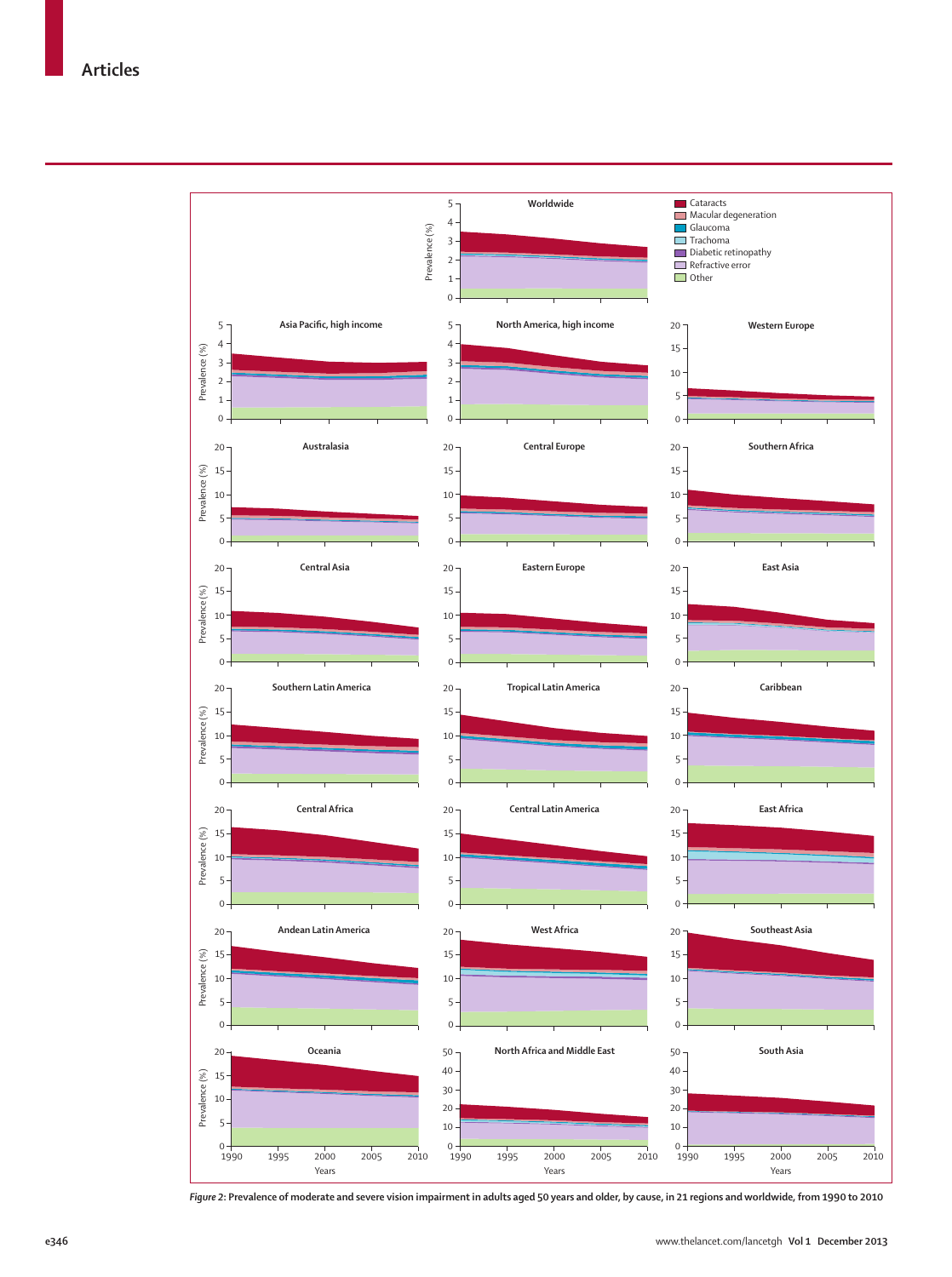prevalence of blindness and vision impairment caused by trachoma-related corneal scarring, it contributed only 5% to overall decline worldwide in blindness and 3% to overall decline worldwide in MSVI. Nevertheless, the reduction in corneal scarring from trachoma did make important contributions to decline in vision impairment in some regions, most notably in the east sub-Saharan Africa region, where it contributed 30% to decline in blindness and 21% to the decline in MSVI.

# **Discussion**

We found that the major causes of blindness in 2010 were, in order, cataract, uncorrected refractive error, and macular degeneration and for MSVI were uncorrected refractive error, cataract, and macular degeneration. Thus, despite the numbers of people affected by blindness and MSVI due to cataract and trachoma decreasing and the number of people with uncorrected refractive error and age-related diseases, such as glaucoma, macular degeneration, and diabetic retinopathy, increasing, the leading causes were the same as in 1990. Causes of blindness differed substantially by region, with the prevalence of cataract being lowest and that of macular degeneration being greatest in highest-income regions. Worldwide and in all regions, the proportion of blindness or MSVI caused by cataract and macular degeneration was higher in women than in men.

Avoidable vision loss due to preventable or treatable causes can be defined as any vision loss due to cataract, uncorrected refractive error, trachoma, glaucoma, and diabetic retinopathy. With this definition, of the 31·8 million people blind in 1990, 68% (95% UI 65–70) had preventable or treatable causes. By 2010, the proportion had decreased to 65% (61–68) of 32·4 million blind, which was a significant change. Some of the blindness assigned to other causes, which comprised 29% (26–31) of blindness in 2010, might also be preventable or treatable. For example, onchocerciasis is among the infectious preventable causes of blindness. Additionally, 76% (73–79) of MSVI in 2010 was preventable or treatable compared with 80% (78–83) in 1990.

Our findings are in agreement with those of previous studies that assessed the causes for vision loss within countries, regions, or worldwide. The combined data from studies done in Australia show that age-related macular degeneration was the major cause of severe vision impairment or blindness (defined as visual acuity in the better eye of less than  $2/200$ ), affecting  $0.45\%$  of the population.2 In a study in the Netherlands, myopic degeneration and optic neuropathy were the main causes of impaired vision among people younger than 75 years, whereas among people aged 75 years or older, age-related macular degeneration was the major cause of blindness.<sup>3</sup> In the Beijing Eye Study,<sup>18</sup> the most frequent causes of blindness or MSVI were cataract, degenerative myopia, glaucoma, corneal opacity, and other optic-nerve damage. Age-related macular degeneration and diabetic

retinopathy caused only a few cases. Studies in Latin America, central India, and east Asia also confirm the large proportion of presenting vision impairment due to uncorrected refractive errors (eg, 30% in Ecuador and 72% in Brazil).19–22

This study is an extension of a series of meta-analysis investigations that started with a study by Thylefors and colleagues,<sup>5</sup> which formed the basis for the 1999 launch of the Global Initiative for the Elimination of Avoidable Blindness, also known as VISION 2020: the Right to Sight.<sup>5</sup> Since the publication of these worldwide data on blindness in 1995, population-based studies on the prevalence of blindness and vision impairment have been done in all WHO regions. Nevertheless, there remains a dearth of such information from regions such as central Africa, central and eastern Europe, and the Caribbean.11 Our study expands the data derived from a literature review published by WHO, which used the WHO program Prevention of Blindness and Deafness Programme for estimates.<sup>8</sup> In that study, data from 2000 to 2010 were assessed, and the analysis was limited to three age groups, with no breakdown by sex, and provided a point estimate for 2010 and estimates for the six WHO epidemiological world subregions.<sup>8</sup> By contrast, we achieved a greater degree of granularity in our analysis by presenting data in 5-year age groups and by sex, we calculated time-series estimates for the period 1990–2010, and make estimates for 21 regions. Thus, our estimates of prevalence of vision impairment have increased detail and show temporal changes.

The design of our study has potential limitations. First, as in our previous study on the global prevalence of vision loss,<sup>12</sup> a major limitation was that data were unavailable or those that were available were at a subnational level for many country-years (appendix pp 3–18). Only a few national studies reported vision loss for all ages and all causes. Second, some data sources did not report prevalence by age (appendix pp 3–18). To use these data, we imputed age-specific proportions for causes, based on the assumption that the age pattern of vision impairment in the study matched the modelled pattern in the country where the study was done.<sup>12</sup> Third, the definition of the diseases varied between studies. For instance, some studies defined glaucoma according to the criteria of the International Society for Geographical and Epidemiological Society,<sup>23</sup> whereas in others the appearance of the optic-nerve head was the main criterion, independent of the presence of visual-field defects. In terms of glaucoma, differences in diagnostic criteria have led to a 12-fold difference in reported prevalence.<sup>24</sup> Fourth, the classification for macular degeneration included any macular disease and, therefore, we could not necessarily differentiate between age-related macular degeneration, myopic maculopathy, and other retinal or macular disorders. Since myopic retinopathy is ranked among the three most common causes of vision impairment and blindness in some studies from east Asia, this mixed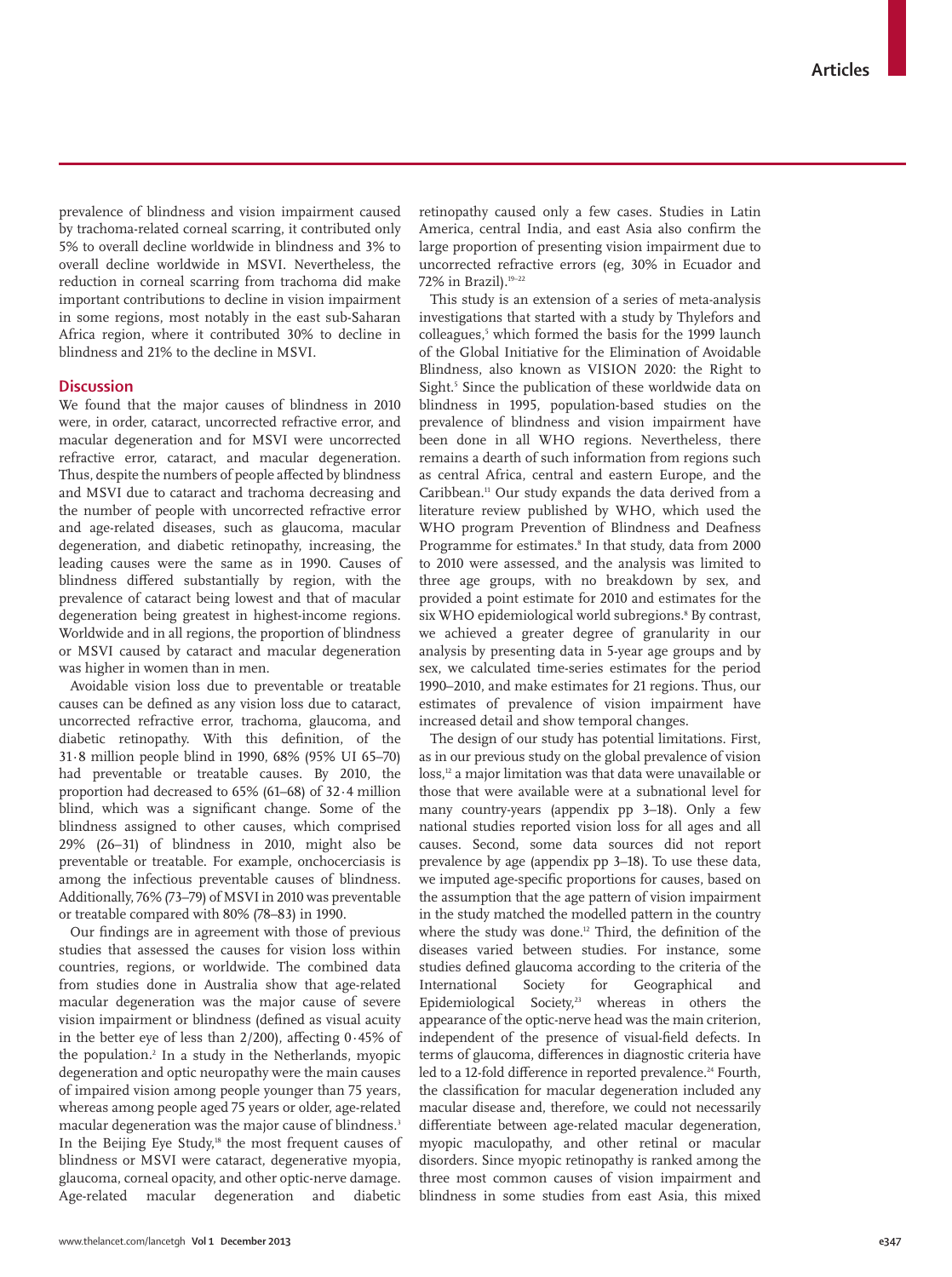grouping might prove important. The data from this analysis, therefore, cannot be used to reflect the role of myopic retinopathy, including myopic maculopathy, in vision impairment. Fifth, unidentified or other causes generally represented 20–30% of cause for MSVI and 20–35% for blindness. Sixth, for 20 countries that are deemed by WHO to be endemic for trachoma, data on the prevalence of trachoma or trichiasis were not available. We had, therefore, to assume a conservative proportion of zero. This approach could have led to an underestimation of the prevalence of trachoma as cause for blindness and MSVI. Seventh, protocol dictates that population-based studies will report one principal cause per an individual assessed to arrive at the causal prevalence. When individuals had multiple disorders that could have contributed equally to visual loss, only the one deemed most readily curable or most easily preventable was recorded.25 This approach has the potential to underestimate the contribution of diabetic retinopathy, glaucoma, or other diseases with cataracts at presentation and to underestimate the burden of cataract when patients also have an uncorrected refractive error.<sup>26</sup> Finally, some studies have small sample sizes, which leads to large confidence intervals for cause-specific prevalence estimates. Our methods take into account sample size, which should lessen the effect of small studies on the estimates compared with that of large studies.

The strengths of our study include the amount of population-based data accessed and used; analysis of trends in the causes of vision impairment; incorporation of non-linear age trends and the taking account of data that were not reported by age; and systematic quantitative analysis and reporting of uncertainty. The large network of ophthalmological researchers involved in identification and assessment of data sources ensured that we were able to access unpublished as well as published data: unpublished data were from 48 population-based studies, four government reports, and 44 rapid assessment of cataract surgical services and rapid assessment of avoidable blindness surveys. These data meant that studies for which investigators had published only summary data could be included. Thus, we assessed all major studies of vision impairment and included only those studies that met our inclusion criteria for representativeness of the population and clarity of visual acuity procedures and definitions.

In conclusion, cataract or uncorrected refractive error led to 54% of blindness and 71% of MSVI in 2010. Both causes are easily and completely treatable. Glaucoma, macular degeneration, and trachoma were less frequent causes of vision loss. The proportions of vision impairment caused by cataract and trachoma decreased in the study period of 20 years; those for glaucoma, macular degeneration, and diabetic retinopathy increased; and that for uncorrected refractive error changed little. These temporal changes in cause-specific prevalence of blindness and vision impairment are

important for the setting of priorities, development of policies, and for planning (panel). Additionally, our data provide a resource for advocacy efforts to mobilise resources for eye-care services from governments, donors, and civil society.

# **Contributors**

RRAB, GAS, JLS, and HP prepared the vision impairment survey data. GAS, RAW, JLS, and SRF analysed the data. RRAB, GAS, and JBJ wrote the first draft of the report. All authors contributed to the study design, analysis, and writing of the report. RRAB oversaw the research.

#### **Confl icts of interest**

We declare that we have no conflicts of interest.

#### **Acknowledgments**

This study was funded by the Bill & Melinda Gates Foundation, Fight for Sight, the Fred Hollows Foundation, and the Brien Holden Vision Institute. GAS is a staff member of WHO. The author alone is responsible for the views expressed in this publication and they do not necessarily represent the decisions, policy, or views of WHO. A list of members of the Vision Loss Expert Group appears at http://www.anglia. ac.uk/ruskin/en/home/microsites/veru/other\_research\_areas/global\_ burden\_of\_diseases.html.

# **References**

- Sommer A, Tielsch JM, Katz J, et al. Racial differences in the cause-specific prevalence of blindness in east Baltimore. *N Engl J Med* 1991; **325:** 1412–17.
- Taylor HR, Keeffe JE, Vu HTV, et al. Vision loss in Australia. *Med J Aust* 2005; **182:** 565–68.
- 3 Klaver CC, Wolfs RC, Vingerling JR, Hofman A, de Jong PT. Age-specific prevalence and causes of blindness and visual impairment in an older population: the Rotterdam Study. *Arch Ophthalmol* 1998; **116:** 653–58.
- 4 Congdon N, O'Colmain B, Klaver CC, et al, for the Eye Diseases Prevalence Research Group. Causes and prevalence of visual impairment among adults in the United States. *Arch Ophthalmol* 2004; **122:** 477–85.
- 5 Thylefors B, Négrel AD, Pararajasegaram R, Dadzie KY. Global data on blindness. *Bull World Health Organ* 1995; **73:** 115–21.
- WHO. Global initiative for the elimination of avoidable blindness (WHO/PBL/97.61 Rev 2). Geneva: World Health Organization, 2000.
- 7 Resnikoff S, Pascolini D, Etya'ale D, et al. Global data on visual impairment in the year 2002. *Bull World Health Organ* 2004; **82:** 844–51.
- 8 Pascolini D, Mariotti SP. Global estimates of visual impairment: 2010. *Br J Ophthalmol* 2012; **96:** 614–18.
- 9 Murray CJ, Vos T, Lozano R, et al. Disability-adjusted life-years (DALYs) for 291 diseases and injuries in 21 regions, 1990–2010: a systematic analysis for the Global Burden of Disease Study 2010. *Lancet* 2013; **380:** 2197–223.
- 10 Vos T, Flaxman AD, Naghavi M, et al. Years lived with disability (YLDs) for 1160 sequelae of 289 diseases and injuries 1990–2010: a systematic analysis for the Global Burden of Disease Study 2010. *Lancet* 2013; **380:** 2163–96.
- 11 Bourne R, Price H, Taylor H, et al, for the Global Burden of Disease Vision Loss Expert Group. New systematic review methodology for visual impairment and blindness for the 2010 Global Burden of Disease study. *Ophthalmic Epidemiol* 2013; **20:** 33–39.
- 12 Stevens G, White R, Flaxman SR, et al. Global prevalence of visual impairment and blindness: magnitude and temporal trends, 1990–2010. *Ophthalmology* 2013; published online July 10. DOI:10.1016/j.ophtha.2013.05.025.
- 13 Smith J, Mann R, Haddad D, et al. Global Atlas of Trachoma. http:// www.trachomaatlas.org (accessed Oct 17, 2013).
- 14 Peterson HM, Flaxman AD. Meta-regression with DisMod-MR: how robust is the model? *Lancet* 2013; **381:** S110.
- 15 Myerson R, Rosenfeld LC, Lim SS, Murray CJL. Safe pregnancy and delivery: a systematic analysis of the trends in the coverage of antenatal and intrapartum care. In: Horton R, ed. Global health metrics and evaluation: controversies, innovation, accountability. Seattle, WA: *Lancet*, 2011: 85.